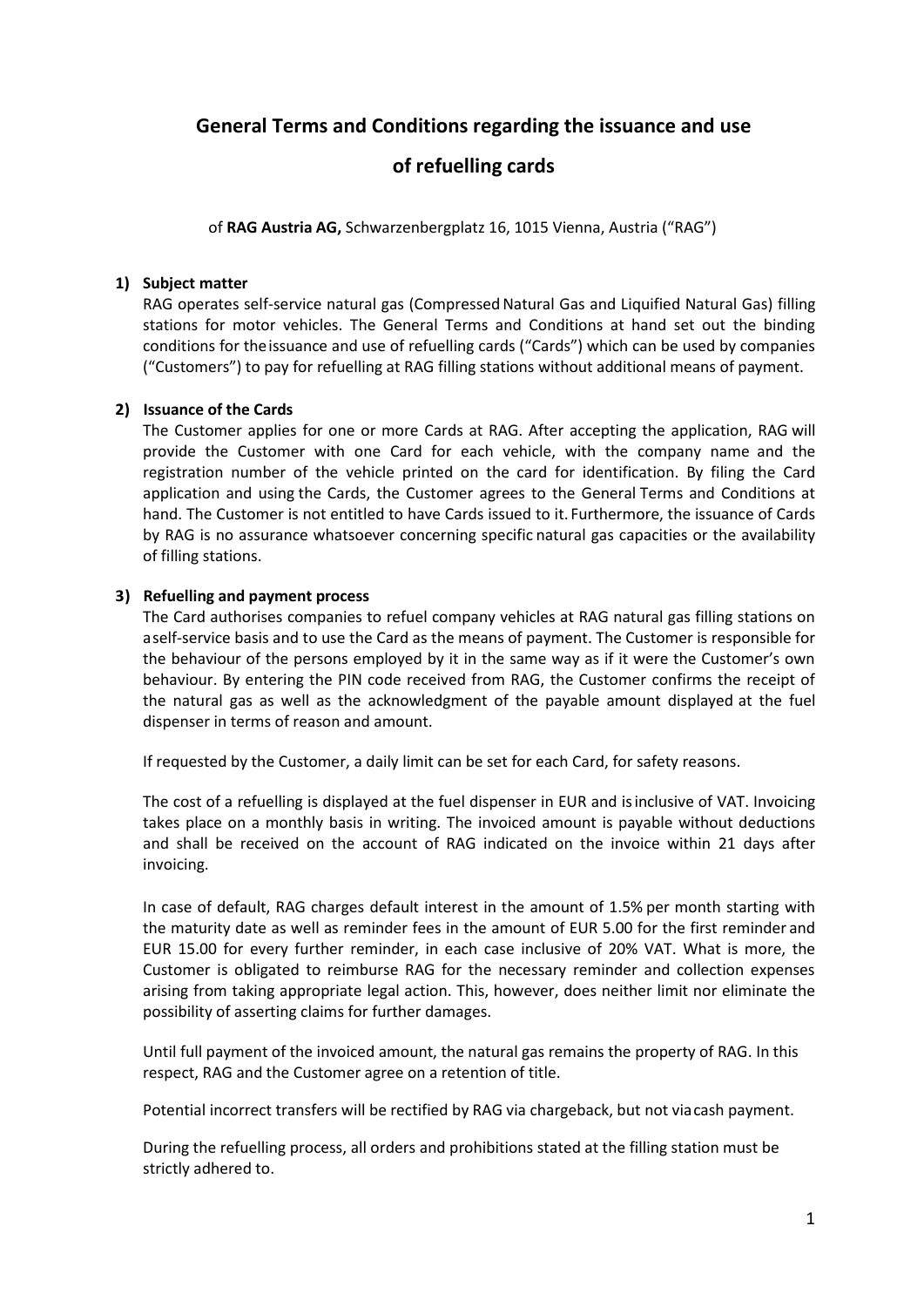### **4) Card**

The Card is the property of RAG. It is valid for the Customer stated on the Card and is not transferable. The Card (including the relevant PIN code) may be used exclusively by the Customer and the Customer's employees. Its scope of application is limited to the refuelling of company vehicles.The passing on to third persons is inadmissible.

The Card is to be handled carefully. The Customer must ensure that the Card is neither damaged nor goes missing. In case of loss, theft or if it is suspected that the PIN code has become known to third persons, RAG is to be informed immediately in order to be able to place a block on the Card. The Customer is obligated to settle all payments caused by the use of the Card by third persons evenif the Customer did not authorise the payment.

If a Card is reported lost or stolen, it must not be used any more if it is found again. In case of loss, theft, damage or illegibility, RAG will replace the Cardfree of charge.

#### **5) Warranty and liability**

RAG can be held liable only for damage caused intentionally or by gross negligence, except in case of personal injury.

#### **6) Data change**

The Customer is obligated to inform RAG of any change in the Customer's business address. As long as RAG has not been informed of address changes, bills and statements sent to the previous address remainlegally valid.

#### **7) Duration**

The Card as well as the refuelling right resulting from the Card ownership are granted to the Customer for an unlimited period of time. Both RAG and the Customer may cancel the Card by way of ordinary termination taking effect on the last day of a month, subject to one month's written notice.

Moreover, RAG may terminate the Card's validity in writing at any time, without observing a notice period, if good cause exists (i.e. incorrect statements inthe Card application form, default of payment, passing the Card on to third persons, reasonable doubts concerning the solvency of the customer, etc). Good cause is also deemed to exist if the Card is being used to an extent exceeding the average and such extraordinary use does not comply with information provided by a bank (credit score, cover note, account information) or it is not possible to obtain relevant information from the bank at short notice before authorising the payment.

In case of a termination of the Card's validity (no matter for what reason), any further use of the Card is prohibited and the Card must be returned to RAG immediately.

RAG's outstanding receivables from the Customer remainunaffected by the termination of the Card's validity and are to be settled immediately by the customer.

#### **8) Miscellaneous**

The Customer authorises RAG and its subsidiaries to store, use, and process data concerning the Customer for the purpose of administration and management of the account as well as to handle the payments, prevent fraud andsecure claims, and to pass on said data to third persons tasked with debt collection. This also comprises involving agencies to check the Customer's creditworthiness.

Offsetting RAG receivables with the Customer's counter-claims shall be excluded, unless such